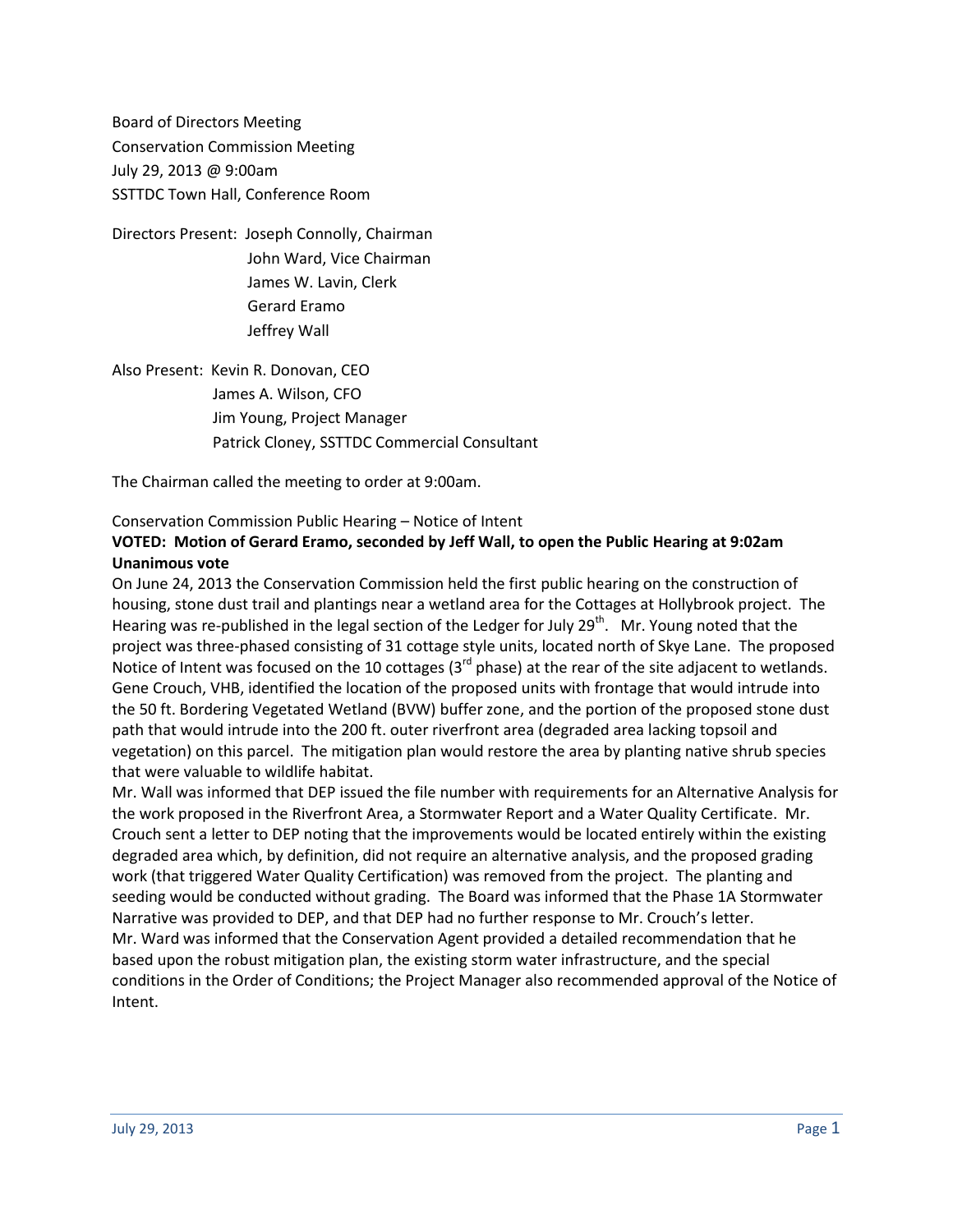Mr. Timmons, representing IBG, informed the Board that a framing contractor they hired was no longer working on the site because of fraudulent behavior. Police were involved in the situation. The subcontractors were doing quality work and IBG continued to do business with them.

# PUBLIC COMMENTS

Mrs. Parsons, Rockland, was informed that the mitigation work would restore a riverfront line, that the wet meadow was not located in the vicinity of this project, that an existing crushed storm-water outlet would be replaced and that drainage from Stonehaven Drive would go directly into the vegetated wetland area.

Ms. White, Wetland Strategies, was informed that storm water from the project would drain into a wet basin system with forebays removing over 80% of total suspended solids, and designed so that storm water peak flow would not exceed pre-existing conditions.

Mr. Bromberg, Rockland, noted that the Open Space Committee worked with SSTTDC in 2005 to establish a no-build 50 ft. wetland buffer zone and asked the Board to hold to the covenant and not allow work within the 50 ft. buffer. Mr. Bromberg was informed that his comment related to the next agenda item.

# **VOTED: Motion of Gerard Eramo, seconded by John Ward, to close the hearing at 9:15am Unanimous vote**

### Board Measure 13-022

**VOTED: Motion of John Ward, seconded by James Lavin, to approve the Notice of Intent dated June 5, 2013 submitted by VHB Inc. for Phase III of The Cottages at Hollybrook project. All conditions of the approval shall be as noted in the Order of Conditions prepared by the Corporation's Conservation Agent.**

## **Unanimous vote**

## Waiver of Covenant Concerning Wetlands

Mr. Ward noted that the 50 ft. no-build buffer zone was contained in all the SouthField land deeds. He acknowledged that work done on the site years ago created a larger wetland area on this parcel and understood the request to waive the no build buffer zone to improve the area, but didn't believe it to be a wise decision.

The Project Manager stated the application was reviewed in detail and it was agreed that the mitigation plan would restore a wetland and allow public access with recreational and educational opportunities in perpetuity.

No motion was made. The Chairman stepped down to make the motion.

Board Measure 13-023

**VOTED: Motion of Joseph Connolly seconded by James Lavin, that in lieu of the mitigation work proposed under the Order of Conditions for the Cottages at Hollybrook project, the Board execute a Waiver of Covenant for Parcel R7F in the form as presented.**

# **3-2 vote Ward and Eramo opposed**

## Commercial Development Update

Patrick Cloney, SSTTDC Consultant, presented his findings on the Rte. 128 south commercial market, on the factors involved with choosing a business location, and on the issues to be resolved for a SouthField business location. Cost was a huge factor. Mr. Lavin was informed that the South Shore area was in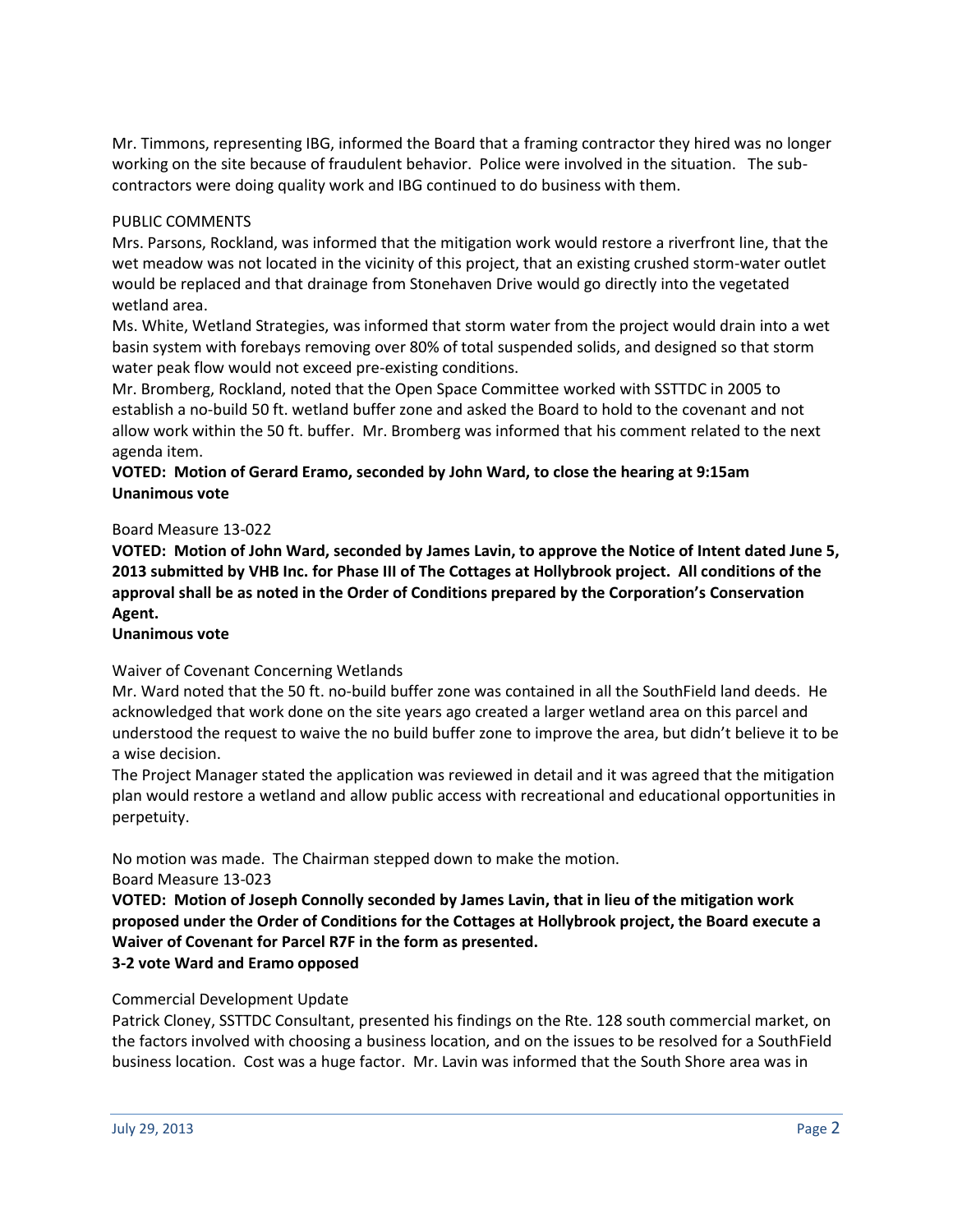competition on leasing vacant commercial office space for much less than could be built, and that spec building was very risky right now. Mr. Ward was informed that attracting life sciences to SouthField would require a plan and a building timeframe from construction to occupancy with more infrastructure capacity.

## Starwood Capital Group Status

Robert Glantz, Starwood Land Ventures, stated the company was focused primarily on residential and mixed use development, and presented an overview of their master planned communities around the country. He stated Starwood had the financial capability, development expertise and ability to lure the right users, if there were the right circumstances. He was looking to enhance the SouthField image by updating the market center and aligning all entitlements to the current market which had tremendous residential opportunities. SouthField needed a market driven master plan with rooftops to help drive down the cost of water and create a demand for retail development; and a plan to finance and finish the remainder of the parkway project and the off-site roadway improvements in order to advance retail commercial. The Board was informed that the senior housing market was uncertain, it took Eventide 2 years to get 15 reservations on 200 units; there were not enough presales to allow the community to move forward; Eventide would have to change their marketing approach at some point.

Mr. Glantz stated SouthField was a great location but it didn't match up with the overlaying entitlements and documents that governed the community. The requirements for 1000 units/300,000 s/f commercial space, development and demolition specifications and several obligations in the DDA were too restrictive and costly, didn't work in the current market and needed to change. Mr. Glantz stated he already met with Mayor Kay and with the SouthField Residents, and noted that Weymouth provided more services to SouthField than the other two communities (police, fire, education and water), and that the SouthField residents were the biggest stake holders in the project .

Mr. Glantz stated that Starwood was ready, willing and able to invest in SouthField, had already hired local development professionals, would collaborate with the three host towns and other groups with a vested interest, and would present a development plan to the Board of Directors at the end of September. A plan was needed that was economically feasible and acceptable to the Host Communities.

Mr. Wall stated that the Board never had an opportunity to discuss the sport complex plan with LNR before they were sold to Starwood, and asked for a status report. Mr. Glantz stated a site plan for the sport complex would not be submitted to the Board at this time, that the recreational facilities would be part of the comprehensive plan that went beyond Phase 1.

Mr. Wall was informed that the commercial office building that was approved for development had not been successful getting enough tenant commitments to proceed with finance and construction. Mr. Wall stated that the stops and starts of this project were very frustrating for the Board and that more housing would increase school education costs.

Mr. Ward was informed that Mr. Glantz had recently met with the Rockland Selectmen Chairman, but had not yet met with anyone in Abington. Mr. Ward stated the primary reason for the NAVY land transfer was for job creation to offset the economic loss when the Base closed, that the three Host Communities together established guidelines for the commercial use; that the Board represented the 90,000 people in the three towns and that they were very sensitive to impacts to these communities. He voiced concern that a lot of promises (including recreation amenities) that were made to the three towns have not happened, and that more housing would increase the cost of education. He noted that any changes in the Reuse Plan would need to be approved by these three towns.

Mr. Lavin stated that for the past 15 years the three towns have acted as one community, doing this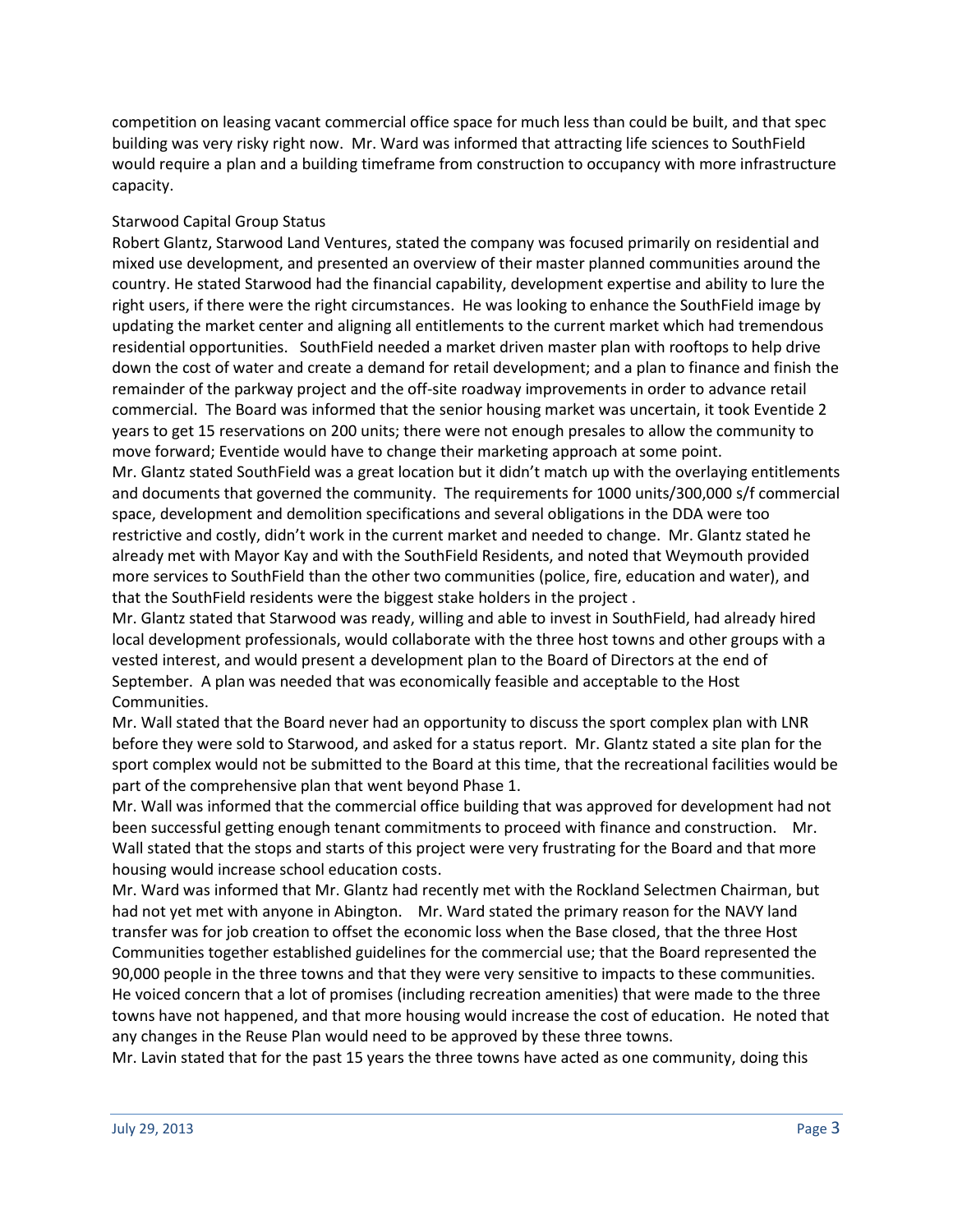together. He wanted to be sure the plan stayed on track in all three towns, and he acknowledged that there was no commercial market on the South Shore.

Mr. Kimball, Chairman Rockland Selectmen, stated that Rockland was told that the parkway would bring in commercial business, and noted the marketing presentation had missing segments. He suggested Starwood pursue the medical industry, golf course hotel, MBTA facility or even gambling, noted that the educational costs of residential development would hurt the revenue sharing promised to the three towns and indicated that Rockland was willing to look at water/sewer provisions to SouthField. He hoped that portions of the Reuse Plan that Starwood may want to eliminate, would not be gone for good.

Mr. Gallagher, representing the Mayor of Weymouth, noted that the Starwood developments seemed to be just residential communities. Mr. Glantz stated the communities had a commercial sector separate from residential.

Mr. LaFond, Abington Town Manager, voiced concern that the impacts to the Host Towns could be severe, roadways and school systems were already stressed, and that a significant residential development sounded like an all service based plan with no economic benefit. He said it was important to insure that Abington had a voice in the entire process.

Mr. Glantz stated all ideas were good ideas and everyone would be involved to find solutions, but the plan had to change; if no change then the SouthField community would hard stop at 1000 residential units. Before he departed the meeting he distributed Host Community Agreement checks from a recent land sale to the representatives in attendance from the three Towns: \$265K to Weymouth, \$139K to Rockland, \$44K to Abington. He reported total host payments to date were: \$4.9M to Weymouth, \$2.4M to Rockland and \$731K to Abington.

## Financials

The CFO noted that two FY13 unpaid bills totaling \$15K were received after July 15<sup>th</sup>. Mr. Wilson noted the majority of the payment was for fire protection services to the Town of Weymouth, and that an ATT dispute was recently settled and the bill of \$436 was ready to pay. Payments would be made from the Reserve Fund leaving a balance of \$34K.

#### Board Measure 13-031

**VOTED: Motion of James Lavin, seconded by John Ward, that the Board of Directors authorizes the transfer of the sum of \$15,009.30 from the Reserve Fund (Program 132 Balance = \$49,768.00 to line item 1136730.578107 for the purpose of paying the following FY2013 unpaid bills: Town of Weymouth - \$14,573.02 - ATT - \$436.28 4-0-1 vote Wall abstained**

#### East/West Parkway Status

Mr. Young reported that contractor work was Substantially Complete and the Parkway was ready to open for public use. Mr. Connolly inquired about the timeline to open Trotter Rd. and was informed that traffic analysis and simulations were still being reviewed, and that Trotter Rd. would most likely open across the RR tracks to Rte. 18 in the near future. Mr. Wall voiced concern regarding the multiple incidents of vandalism in abandoned NAVY buildings and the need to restrict access. Mr. Young noted that a meeting took place with Weymouth and Rockland Police and Fire Chiefs on access points, isolation points, and safety issues pertaining to the opening of the Parkway. They will all be resolved in the next 3 weeks.